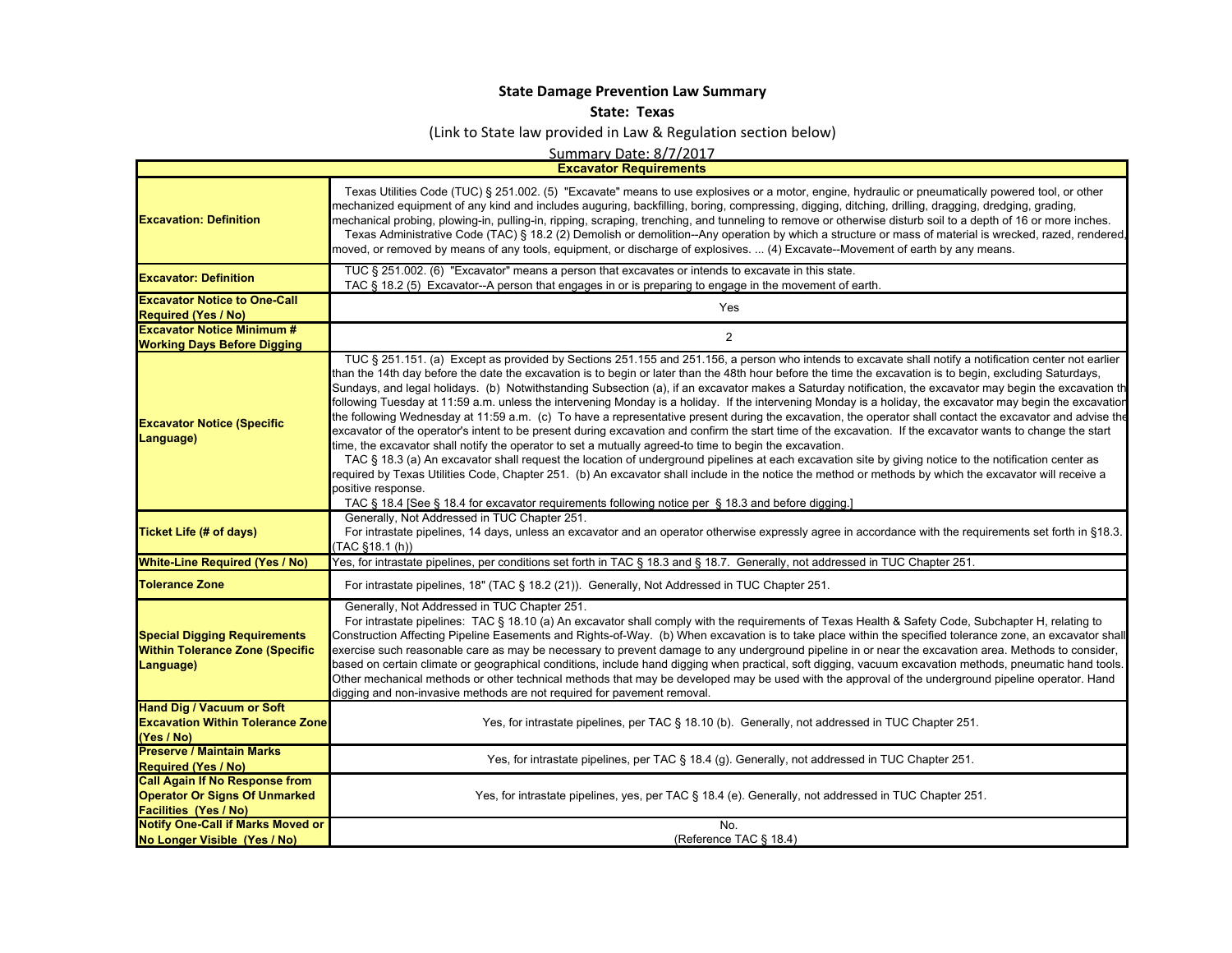| <b>Special Language Regarding</b><br><b>Trenchless Technology (Yes / No)</b>           | No                                                                                                                                                                                                                                                                                                                                                                                                                                                                                                                                                                                                                                                                                                                                                                                                                                                                                                                                                                                                                                                                                                                                                                                                                                                                                                                                                                                                                                                                                                                                                                                                                                                                                                                                                                                                                                                                                                                                                                                                                                                                                                                                                                                                                                                                                                                                                                                                                                                                                                                                                                                                                                                                                                                                                                                                                                                                                                                                                                                                                                                                                                                                                                                                                                                                                                                                                                                                                                                                                                                                                                                                                                                                                                                                                                                                                                                                                                                                                                                                                                                                                                                                                                                                                                                                                                                                                                                                                                                                                                                                                                                                                                                                                                                                                                                                                                                                                                                        |  |
|----------------------------------------------------------------------------------------|---------------------------------------------------------------------------------------------------------------------------------------------------------------------------------------------------------------------------------------------------------------------------------------------------------------------------------------------------------------------------------------------------------------------------------------------------------------------------------------------------------------------------------------------------------------------------------------------------------------------------------------------------------------------------------------------------------------------------------------------------------------------------------------------------------------------------------------------------------------------------------------------------------------------------------------------------------------------------------------------------------------------------------------------------------------------------------------------------------------------------------------------------------------------------------------------------------------------------------------------------------------------------------------------------------------------------------------------------------------------------------------------------------------------------------------------------------------------------------------------------------------------------------------------------------------------------------------------------------------------------------------------------------------------------------------------------------------------------------------------------------------------------------------------------------------------------------------------------------------------------------------------------------------------------------------------------------------------------------------------------------------------------------------------------------------------------------------------------------------------------------------------------------------------------------------------------------------------------------------------------------------------------------------------------------------------------------------------------------------------------------------------------------------------------------------------------------------------------------------------------------------------------------------------------------------------------------------------------------------------------------------------------------------------------------------------------------------------------------------------------------------------------------------------------------------------------------------------------------------------------------------------------------------------------------------------------------------------------------------------------------------------------------------------------------------------------------------------------------------------------------------------------------------------------------------------------------------------------------------------------------------------------------------------------------------------------------------------------------------------------------------------------------------------------------------------------------------------------------------------------------------------------------------------------------------------------------------------------------------------------------------------------------------------------------------------------------------------------------------------------------------------------------------------------------------------------------------------------------------------------------------------------------------------------------------------------------------------------------------------------------------------------------------------------------------------------------------------------------------------------------------------------------------------------------------------------------------------------------------------------------------------------------------------------------------------------------------------------------------------------------------------------------------------------------------------------------------------------------------------------------------------------------------------------------------------------------------------------------------------------------------------------------------------------------------------------------------------------------------------------------------------------------------------------------------------------------------------------------------------------------------------------------------------------|--|
| <b>Separate Locate Request</b><br><b>Required for Each Excavator (Yes)</b><br>$/$ No)  | Yes.<br>(TUC § 251.151 (a), and TAC § 18.3 (a))                                                                                                                                                                                                                                                                                                                                                                                                                                                                                                                                                                                                                                                                                                                                                                                                                                                                                                                                                                                                                                                                                                                                                                                                                                                                                                                                                                                                                                                                                                                                                                                                                                                                                                                                                                                                                                                                                                                                                                                                                                                                                                                                                                                                                                                                                                                                                                                                                                                                                                                                                                                                                                                                                                                                                                                                                                                                                                                                                                                                                                                                                                                                                                                                                                                                                                                                                                                                                                                                                                                                                                                                                                                                                                                                                                                                                                                                                                                                                                                                                                                                                                                                                                                                                                                                                                                                                                                                                                                                                                                                                                                                                                                                                                                                                                                                                                                                           |  |
| <b>Notify Operator of Damage (Yes /</b><br>No)                                         | Yes.<br>(TUC § 251.159 (a) and (b), and TAC § 18.4 (h))                                                                                                                                                                                                                                                                                                                                                                                                                                                                                                                                                                                                                                                                                                                                                                                                                                                                                                                                                                                                                                                                                                                                                                                                                                                                                                                                                                                                                                                                                                                                                                                                                                                                                                                                                                                                                                                                                                                                                                                                                                                                                                                                                                                                                                                                                                                                                                                                                                                                                                                                                                                                                                                                                                                                                                                                                                                                                                                                                                                                                                                                                                                                                                                                                                                                                                                                                                                                                                                                                                                                                                                                                                                                                                                                                                                                                                                                                                                                                                                                                                                                                                                                                                                                                                                                                                                                                                                                                                                                                                                                                                                                                                                                                                                                                                                                                                                                   |  |
| <b>Notify One-Call Center of Damage</b><br>(Yes / No)                                  | <b>Yes</b><br>(TUC § 251.159 (a) and (b), and TAC § 18.4 (h))                                                                                                                                                                                                                                                                                                                                                                                                                                                                                                                                                                                                                                                                                                                                                                                                                                                                                                                                                                                                                                                                                                                                                                                                                                                                                                                                                                                                                                                                                                                                                                                                                                                                                                                                                                                                                                                                                                                                                                                                                                                                                                                                                                                                                                                                                                                                                                                                                                                                                                                                                                                                                                                                                                                                                                                                                                                                                                                                                                                                                                                                                                                                                                                                                                                                                                                                                                                                                                                                                                                                                                                                                                                                                                                                                                                                                                                                                                                                                                                                                                                                                                                                                                                                                                                                                                                                                                                                                                                                                                                                                                                                                                                                                                                                                                                                                                                             |  |
| <b>Call 911 if Hazardous Materials</b><br>Released (Yes / No)                          | No                                                                                                                                                                                                                                                                                                                                                                                                                                                                                                                                                                                                                                                                                                                                                                                                                                                                                                                                                                                                                                                                                                                                                                                                                                                                                                                                                                                                                                                                                                                                                                                                                                                                                                                                                                                                                                                                                                                                                                                                                                                                                                                                                                                                                                                                                                                                                                                                                                                                                                                                                                                                                                                                                                                                                                                                                                                                                                                                                                                                                                                                                                                                                                                                                                                                                                                                                                                                                                                                                                                                                                                                                                                                                                                                                                                                                                                                                                                                                                                                                                                                                                                                                                                                                                                                                                                                                                                                                                                                                                                                                                                                                                                                                                                                                                                                                                                                                                                        |  |
| <b>Notice Exemptions (Yes / No)</b>                                                    | Yes.<br>(TUC §§ 251.003, 251.004, 251.155, and 251.156; and, TAC § 18.1 (d) and (e))                                                                                                                                                                                                                                                                                                                                                                                                                                                                                                                                                                                                                                                                                                                                                                                                                                                                                                                                                                                                                                                                                                                                                                                                                                                                                                                                                                                                                                                                                                                                                                                                                                                                                                                                                                                                                                                                                                                                                                                                                                                                                                                                                                                                                                                                                                                                                                                                                                                                                                                                                                                                                                                                                                                                                                                                                                                                                                                                                                                                                                                                                                                                                                                                                                                                                                                                                                                                                                                                                                                                                                                                                                                                                                                                                                                                                                                                                                                                                                                                                                                                                                                                                                                                                                                                                                                                                                                                                                                                                                                                                                                                                                                                                                                                                                                                                                      |  |
| <b>Notice Exemptions (Specific</b><br>Language))                                       | TUC § 251.003. EXEMPTIONS. The following are not subject to this chapter as underground facilities: (1) an aboveground or underground storage<br>tank, sump, or impoundment or piping connected to an aboveground or underground storage tank, sump, or impoundment located in the same tract of land<br>as the storage tank, sump, or impoundment; (2) an underground facility operated by the owner of a secured facility and located entirely within the secured<br>facility; (3) an underground facility that serves only the owner of the underground facility or the owner's tenant and that is located solely on the owner's<br>property; (4) piping within a well bore; (5) the portion of an exploration and production underground facility that is located within the boundaries of the oil<br>gas field from which the oil and gas is produced and that is not located in the boundaries of an established easement or right-of-way granted for the benefit<br>of a governmental entity or a private entity if the easement or right-of-way is granted for a public purpose; or (6) an underground facility that serves a<br>cemetery and is located solely on the cemetery's property.<br>§ 251.004. (a) This chapter does not apply to a contractor working in the public right-of-way<br>under a contract with the Texas Department of Transportation.  (b)  Excavation by an employee of the Texas Department of Transportation on a segment of<br>the state highway system is not subject to this chapter if the excavation is more than 10 feet from the right-of-way line.<br>§ 251.155. (a) Section 251.151<br>does not apply to an emergency excavation that is necessary to respond to a situation that endangers life, health, or property or a situation in which the<br>public need for uninterrupted service and immediate reestablishment of service if service is interrupted compels immediate action.<br>$\S$ 251.156. (a)<br>Section 251.151 does not apply to: (1) interment operations of a cemetery; (2) operations at a secured facility if: (A) the excavator operates each<br>underground facility at the secured facility, other than those within a third-party underground facility easement or right-of-way; and (B) the excavation<br>activity is not within a third-party underground facility or right-of-way; (3) routine railroad maintenance within 15 feet of either side of the midline of the track<br>if the maintenance will not disturb the ground at a depth of more than 18 inches; (4) activities performed on private property in connection with agricultural<br>operations; (5) operations associated with the exploration or production of oil or gas if the operations are not conducted within an underground facility<br>easement or right-of-way; (6) excavations by or for a person that: (A) owns, leases, or owns a mineral leasehold interest in the real property on which the<br>excavation occurs; and (B) operates all underground facilities located at the excavation site; or (7) routine maintenance by a county employee on a<br>county road right-of-way to a depth of not more than 24 inches. (b) If a person excepted under Subsection (a)(4) elects to comply with this chapter and the<br>operator fails to comply with this chapter, the person is not liable to the underground facility owner for damages to the underground facility. (c) In this<br>section: (1) "Agricultural operations" means activities performed on land and described by Section 23.51(2), Tax Code. (2) "Routine maintenance" means<br>operations, not to exceed 24 inches in depth, within a road or drainage ditch involving grading and removal or replacement of pavement and structures.<br>TAC $\S$ 18.1 – (c) Persons that are exempt from the provisions of Texas Utilities Code, Chapter 251, are required to comply with this chapter, unless the<br>person is exempt under the subsection (d) of this section. (d) This chapter does not apply to: (1) the exemptions in Texas Utilities Code, §251.003; (2) the<br>movement of earth that does not exceed a depth of 16 inches; (3) surface mining operations; (4) the following activities when performed by an employee<br>of TxDOT within TxDOT right-of-way: (A) sampling and repair of pavement, base, and subgrade; (B) repair of roadway embankment adjacent to pavement<br>structure; (C) reshaping of unpaved shoulders and drop-offs; (D) installation and maintenance of guardrails, cable barriers, delineators, vehicle<br>attenuators, sign posts, mailboxes, and cables for traffic signals and luminaries; (E) cleaning of ditches; and (F) removal of silt from culverts; or (5) hand<br>digging by an employee or contractor of TxDOT for TxDOT's archeological program. (e) This chapter also applies to movement of earth by tillage that<br>exceeds a depth of 16 inches. |  |
| <b>Operator Response</b>                                                               |                                                                                                                                                                                                                                                                                                                                                                                                                                                                                                                                                                                                                                                                                                                                                                                                                                                                                                                                                                                                                                                                                                                                                                                                                                                                                                                                                                                                                                                                                                                                                                                                                                                                                                                                                                                                                                                                                                                                                                                                                                                                                                                                                                                                                                                                                                                                                                                                                                                                                                                                                                                                                                                                                                                                                                                                                                                                                                                                                                                                                                                                                                                                                                                                                                                                                                                                                                                                                                                                                                                                                                                                                                                                                                                                                                                                                                                                                                                                                                                                                                                                                                                                                                                                                                                                                                                                                                                                                                                                                                                                                                                                                                                                                                                                                                                                                                                                                                                           |  |
| Minimum # Days for Operator to<br><b>Respond After Receiving Notice</b><br>(Generally) | $\overline{2}$                                                                                                                                                                                                                                                                                                                                                                                                                                                                                                                                                                                                                                                                                                                                                                                                                                                                                                                                                                                                                                                                                                                                                                                                                                                                                                                                                                                                                                                                                                                                                                                                                                                                                                                                                                                                                                                                                                                                                                                                                                                                                                                                                                                                                                                                                                                                                                                                                                                                                                                                                                                                                                                                                                                                                                                                                                                                                                                                                                                                                                                                                                                                                                                                                                                                                                                                                                                                                                                                                                                                                                                                                                                                                                                                                                                                                                                                                                                                                                                                                                                                                                                                                                                                                                                                                                                                                                                                                                                                                                                                                                                                                                                                                                                                                                                                                                                                                                            |  |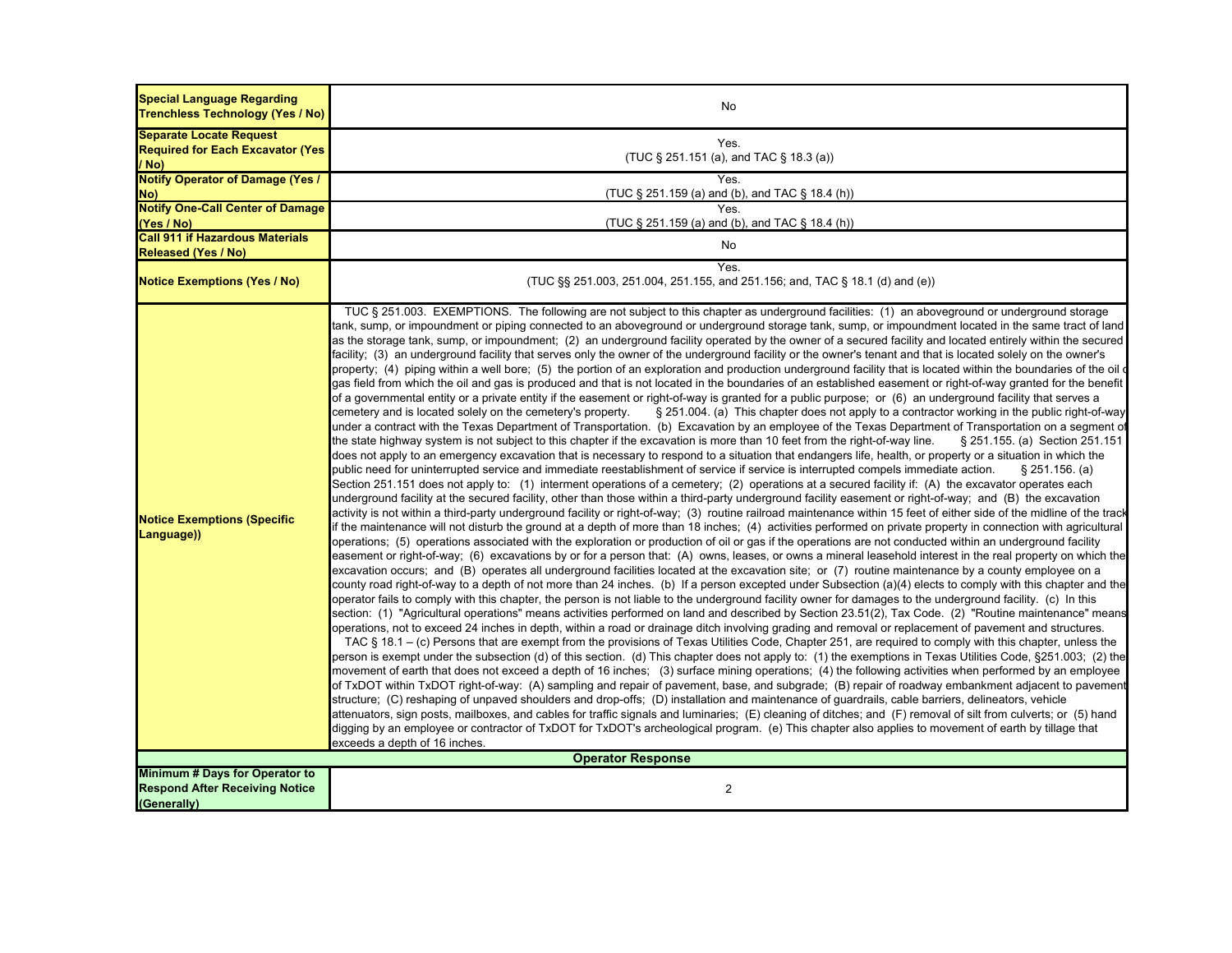| <b>Operator Requirements to</b><br><b>Respond to Locate Notification</b><br>(Specific Language) | TUC § 251.157: (a) Each Class A underground facility operator contacted by the notification system shall mark the approximate location of its<br>underground facilities at or near the site of the proposed excavation if the operator believes that marking the location is necessary. The operator shall mark<br>the location not later than: (1) the 48th hour after the time the excavator gives to the notification system notice of intent to excavate, excluding Saturdays,<br>Sundays, and legal holidays; (2) 11:59 a.m. on the Tuesday following a Saturday notification unless the intervening Monday is a holiday; (3) 11:59 a.m. on<br>the Wednesday following a Saturday notification if the intervening Monday is a holiday; or (4) a time agreed to by the operator and the excavator."<br>TAC § 18.5 (a) Upon being contacted by the notification system, an operator shall provide a positive response within the time frames specified in Texas<br>Utilities Code, Chapter 251, by either: (1) marking the operator's underground pipelines in accordance with the requirements of Texas Utilities Code,<br>Chapter 251, and this chapter; or (2) notifying the excavator that the operator has no underground pipelines in the vicinity of the proposed excavation area.<br>The operator shall provide this "all clear" or "no conflict" notice using the method or methods that the excavator specified in accordance with §18.3 of this<br>title, relating to Excavator Notice to Notification Center.                                                                                                                                                                                                                                                                                           |
|-------------------------------------------------------------------------------------------------|------------------------------------------------------------------------------------------------------------------------------------------------------------------------------------------------------------------------------------------------------------------------------------------------------------------------------------------------------------------------------------------------------------------------------------------------------------------------------------------------------------------------------------------------------------------------------------------------------------------------------------------------------------------------------------------------------------------------------------------------------------------------------------------------------------------------------------------------------------------------------------------------------------------------------------------------------------------------------------------------------------------------------------------------------------------------------------------------------------------------------------------------------------------------------------------------------------------------------------------------------------------------------------------------------------------------------------------------------------------------------------------------------------------------------------------------------------------------------------------------------------------------------------------------------------------------------------------------------------------------------------------------------------------------------------------------------------------------------------------------------------------------------------------------------------------------|
| <b>Minimum Standards for Locator</b>                                                            | No                                                                                                                                                                                                                                                                                                                                                                                                                                                                                                                                                                                                                                                                                                                                                                                                                                                                                                                                                                                                                                                                                                                                                                                                                                                                                                                                                                                                                                                                                                                                                                                                                                                                                                                                                                                                                     |
| <b>Qualifications (Yes / No)</b><br><b>Minimum Standards for Locator</b>                        |                                                                                                                                                                                                                                                                                                                                                                                                                                                                                                                                                                                                                                                                                                                                                                                                                                                                                                                                                                                                                                                                                                                                                                                                                                                                                                                                                                                                                                                                                                                                                                                                                                                                                                                                                                                                                        |
| <b>Qualifications</b><br>(Specific Language)                                                    | Not Addressed                                                                                                                                                                                                                                                                                                                                                                                                                                                                                                                                                                                                                                                                                                                                                                                                                                                                                                                                                                                                                                                                                                                                                                                                                                                                                                                                                                                                                                                                                                                                                                                                                                                                                                                                                                                                          |
| <b>Law Specifies Marking Standards</b><br><b>Other Than Color</b><br>(Yes / No)                 | No                                                                                                                                                                                                                                                                                                                                                                                                                                                                                                                                                                                                                                                                                                                                                                                                                                                                                                                                                                                                                                                                                                                                                                                                                                                                                                                                                                                                                                                                                                                                                                                                                                                                                                                                                                                                                     |
| <b>Law Specifies Marking Standards</b><br><b>Other Than Color (Specific</b><br>Language)        | Not addressed.<br>(Reference TUC § 251.157. (b) and TAC § 18.6 (a))                                                                                                                                                                                                                                                                                                                                                                                                                                                                                                                                                                                                                                                                                                                                                                                                                                                                                                                                                                                                                                                                                                                                                                                                                                                                                                                                                                                                                                                                                                                                                                                                                                                                                                                                                    |
| Law Includes Specific Language<br><b>For Operators To Locate Sewer</b><br>Laterals (Yes / No)   | <b>No</b>                                                                                                                                                                                                                                                                                                                                                                                                                                                                                                                                                                                                                                                                                                                                                                                                                                                                                                                                                                                                                                                                                                                                                                                                                                                                                                                                                                                                                                                                                                                                                                                                                                                                                                                                                                                                              |
| Law Includes Specific Language<br><b>For Operators To Locate</b>                                | No                                                                                                                                                                                                                                                                                                                                                                                                                                                                                                                                                                                                                                                                                                                                                                                                                                                                                                                                                                                                                                                                                                                                                                                                                                                                                                                                                                                                                                                                                                                                                                                                                                                                                                                                                                                                                     |
| <b>Abandoned Facilities (Yes / No)</b><br><b>Operator Must Locate Abandoned</b>                 |                                                                                                                                                                                                                                                                                                                                                                                                                                                                                                                                                                                                                                                                                                                                                                                                                                                                                                                                                                                                                                                                                                                                                                                                                                                                                                                                                                                                                                                                                                                                                                                                                                                                                                                                                                                                                        |
| <b>Facilities</b><br>(Specific Language)                                                        | Not Addressed                                                                                                                                                                                                                                                                                                                                                                                                                                                                                                                                                                                                                                                                                                                                                                                                                                                                                                                                                                                                                                                                                                                                                                                                                                                                                                                                                                                                                                                                                                                                                                                                                                                                                                                                                                                                          |
| <b>Positive Response Required -</b><br><b>Operator Contact Excavator</b><br>(Yes / No)          | Yes                                                                                                                                                                                                                                                                                                                                                                                                                                                                                                                                                                                                                                                                                                                                                                                                                                                                                                                                                                                                                                                                                                                                                                                                                                                                                                                                                                                                                                                                                                                                                                                                                                                                                                                                                                                                                    |
| <b>Positive Response Required -</b><br><b>Operator Contact Excavator</b><br>(Specific Language) | Generally:<br>TUC § 251.157. (d) Not later than the 48th hour after the time the excavator gives to the notification center notice of intent to excavate, an operator<br>contacted by the notification center shall notify the excavator of the operator's plans to not mark the proximate location of an underground facility at or near<br>the site of the proposed excavation. The operator must provide the notification by e-mail or facsimile or by another verifiable electronic method approved by<br>the board.<br>§ 251.158. (c) In addition to the notification required by Subsection (b), the operator shall also notify each excavator that has a pending location request in<br>the location where an extraordinary circumstance is being experienced and shall include in the notification: (1) the fact that the operator is experiencing an<br>extraordinary circumstance; and (2) the approximate time at which the operator will mark the requested location.<br>For intrastate pipelines:<br>TAC § 18.3 (b) - An excavator shall include in the notice the method or methods by which the excavator will receive a positive response.<br>Rule § 18.5 (a) - Upon being contacted by the notification system, an operator shall provide a positive response within the time frames specified in Texas<br>Utilities Code, Chapter 251, by either: (1) marking the operator's underground pipelines in accordance with the requirements of Texas Utilities Code,<br>Chapter 251, and this chapter; or (2) notifying the excavator that the operator has no underground pipelines in the vicinity of the proposed excavation area<br>The operator shall provide this all clear or no conflict notice using the method or methods that the excavator specified in accordance with § 18.3 of this title, |
| <b>Positive Response Required -</b><br><b>Operator Contact One-Call Center</b><br>(Yes / No)    | relating to Excavator Notice to Notification Center.<br>No                                                                                                                                                                                                                                                                                                                                                                                                                                                                                                                                                                                                                                                                                                                                                                                                                                                                                                                                                                                                                                                                                                                                                                                                                                                                                                                                                                                                                                                                                                                                                                                                                                                                                                                                                             |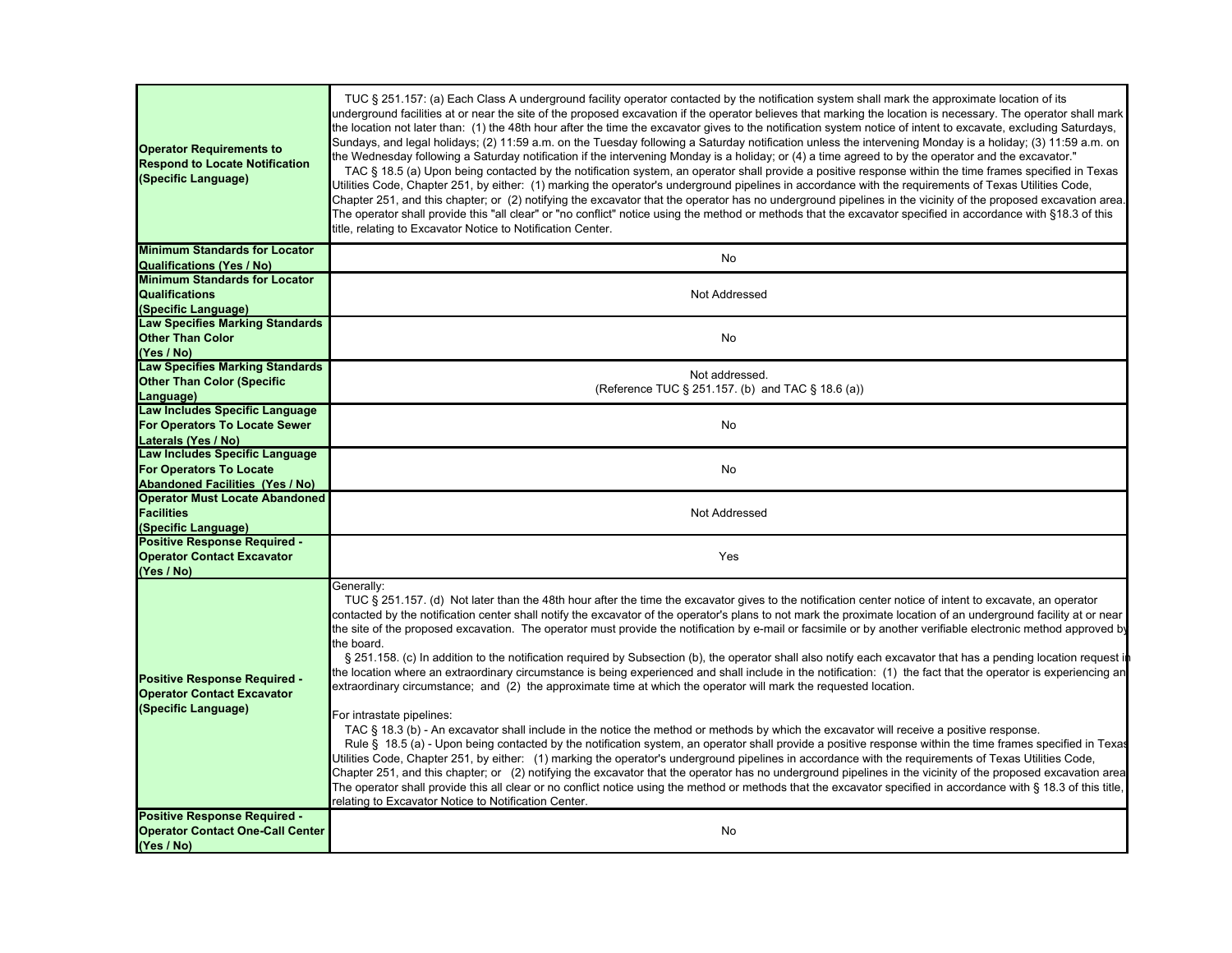| <b>Positive Response Required -</b>               |                                                                                                                                                                                                 |
|---------------------------------------------------|-------------------------------------------------------------------------------------------------------------------------------------------------------------------------------------------------|
| <b>Operator Contact One-Call Center</b>           | Not Addressed                                                                                                                                                                                   |
| (Specific Language)                               |                                                                                                                                                                                                 |
| <b>Positive Response - One-Call</b>               | No                                                                                                                                                                                              |
| <b>Automated (Yes / No)</b>                       |                                                                                                                                                                                                 |
| <b>Operator Must Provide One-Call</b>             |                                                                                                                                                                                                 |
| <b>Center with Information On</b>                 | Yes.                                                                                                                                                                                            |
| <b>Locations of Buried Facilities (Yes)</b>       | $(TUC \S 251.107. (b))$                                                                                                                                                                         |
| / No)                                             |                                                                                                                                                                                                 |
| <b>Operator Must Provide One-Call</b>             | TUC § 251.107. (b) Each operator of a Class A underground facility shall provide to the notification center: (1) maps or grid locations or other identifiers                                    |
| <b>Center with Information On</b>                 | determined by the operator indicating the location of the operator's underground facilities; (2) the name and telephone number of a contact person or                                           |
| <b>Locations of Buried Facilities</b>             | persons; and (3) at least quarterly but, if possible, as those changes occur, information relating to each change in the operator's maps or grid locations or                                   |
| (Specific Language)                               | other identifiers or in the person or persons designated as the operator's contact person or persons.                                                                                           |
| <b>Operator Must Update Information</b>           |                                                                                                                                                                                                 |
| <b>On Locations of Buried Facilities</b>          | Yes.                                                                                                                                                                                            |
| (Yes / No)                                        | (TUC § 251.107. (b))                                                                                                                                                                            |
|                                                   | TUC § 251.107. (b) Each operator of a Class A underground facility shall provide to the notification center: (1) maps or grid locations or other identifiers                                    |
| <b>Operator Must Update Information</b>           | determined by the operator indicating the location of the operator's underground facilities; (2) the name and telephone number of a contact person or                                           |
| <b>On Locations of Buried Facilities</b>          | persons; and (3) at least quarterly but, if possible, as those changes occur, information relating to each change in the operator's maps or grid locations or                                   |
| (Specific Language)                               | other identifiers or in the person or persons designated as the operator's contact person or persons.                                                                                           |
| <b>New Facilities Must Be Locatable</b>           |                                                                                                                                                                                                 |
| Electronically                                    | No                                                                                                                                                                                              |
| (Yes / No)                                        |                                                                                                                                                                                                 |
|                                                   |                                                                                                                                                                                                 |
| <b>New Facilities Must Be Locatable</b>           | Not Addressed                                                                                                                                                                                   |
| <b>Electronically (Specific Language)</b>         |                                                                                                                                                                                                 |
| Design Request (Yes / No)                         | No                                                                                                                                                                                              |
|                                                   |                                                                                                                                                                                                 |
|                                                   |                                                                                                                                                                                                 |
|                                                   | <b>One Call, Enforcement, and Reporting</b>                                                                                                                                                     |
| <b>Mandatory One-Call Membership</b>              | Yes.                                                                                                                                                                                            |
| (Yes / No)                                        | $(TUC \S 251.107 (a))$                                                                                                                                                                          |
| <b>One-Call Membership Exemptions</b>             | Yes.                                                                                                                                                                                            |
| (Yes / No)                                        | (TUC § 251.002. (2), § 251.003, and § 251.107. (a))                                                                                                                                             |
|                                                   | TUC § 251.002. In this chapter: (2) "Class B underground facility" means an underground facility that is used to produce, store, convey, transmit, or                                           |
|                                                   | distribute: (A) water; (B) slurry; or (C) sewage.                                                                                                                                               |
|                                                   | § 251.003: The following are not subject to this chapter as underground facilities: (1) an aboveground or underground storage tank, sump, or                                                    |
|                                                   | impoundment or piping connected to an aboveground or underground storage tank, sump, or impoundment located in the same tract of land as the storage                                            |
|                                                   | tank, sump, or impoundment; (2) an underground facility operated by the owner of a secured facility and located entirely within the secured facility; (3) an                                    |
|                                                   | One-Call Membership Exemptions underground facility that serves only the owner of the underground facility or the owner's tenant and that is located solely on the owner's property; (4) piping |
| (Specific Language)                               | within a well bore; (5) the portion of an exploration and production underground facility that is located within the boundaries of the oil or gas field from which                              |
|                                                   | the oil and gas is produced and that is not located in the boundaries of an established easement or right-of-way granted for the benefit of a governmental                                      |
|                                                   | entity or a private entity if the easement or right-of-way is granted for a public purpose; or (6) an underground facility that serves a cemetery and is located                                |
|                                                   | solely on the cemetery's property.                                                                                                                                                              |
|                                                   | § 251.107. (a) Each operator of a Class A underground facility, including a political subdivision of this state, shall participate in a notification center as a                                |
|                                                   | condition of doing business in this state.                                                                                                                                                      |
| <b>One-Call Law Addresses Board</b>               | Yes                                                                                                                                                                                             |
| Make-Up (Yes / No)                                |                                                                                                                                                                                                 |
|                                                   | TUC § 251.055. (a) The board of directors of the corporation is composed of the following 12 members appointed by the governor: (1) six representative                                          |
| <b>One-Call Law Addresses Board</b>               | of the general public; (2) one representative of the gas industry; (3) one representative of the telecommunications industry; (4) one representative of the                                     |
| <b>Make-Up (Specific Language)</b>                | electric industry; (5) one representative of cable television companies; (6) one representative of municipalities; and (7) one representative of persons who                                    |
|                                                   | engage in excavation operations who are not also facility operators.                                                                                                                            |
| <b>Separate Body Designated to</b>                |                                                                                                                                                                                                 |
| <b>Advise Enforcement Authority</b><br>(Yes / No) | Yes                                                                                                                                                                                             |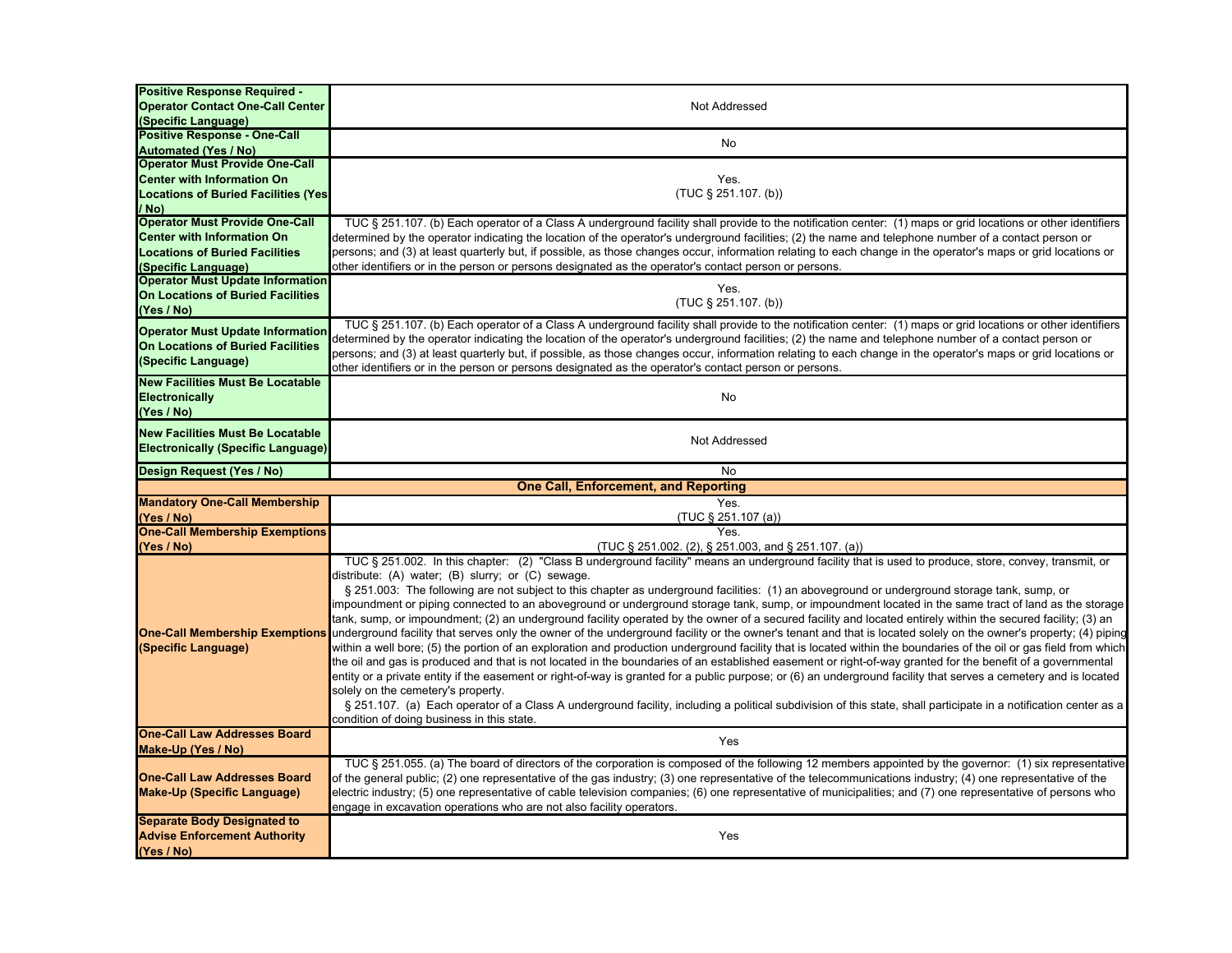| <b>Separate Body Designated to</b><br><b>Advise Enforcement Authority</b><br>(Specific Language) | TUC § 251.060. The corporation shall develop and implement processes to: (9) on a complaint concerning charges, investigate and determine<br>appropriate charges; (10) recommend a civil penalty against a notification center that does not meet the requirements of this chapter of not less than<br>\$1,000 or more than \$5,000 for each violation; (11) refer the recommended penalty to the attorney general, who shall institute a suit in a court of competer<br>jurisdiction to recover the penalty;                                                                                                                                                                                                                                                                                                                                                                                                                                                                                                                                                                                                                                                                                                                                                                                                                                                                                                                                                                                                                                                                                                                                                                                                                                                                                                                                                                                                                                                                                                                                                                                                                                                                                                                                                                                                                                                                                                                                                                                                                                                                                                                                                                                                                                                                                                                                                                                                                                                                                                                                                                                                                                                                                                                                      |
|--------------------------------------------------------------------------------------------------|----------------------------------------------------------------------------------------------------------------------------------------------------------------------------------------------------------------------------------------------------------------------------------------------------------------------------------------------------------------------------------------------------------------------------------------------------------------------------------------------------------------------------------------------------------------------------------------------------------------------------------------------------------------------------------------------------------------------------------------------------------------------------------------------------------------------------------------------------------------------------------------------------------------------------------------------------------------------------------------------------------------------------------------------------------------------------------------------------------------------------------------------------------------------------------------------------------------------------------------------------------------------------------------------------------------------------------------------------------------------------------------------------------------------------------------------------------------------------------------------------------------------------------------------------------------------------------------------------------------------------------------------------------------------------------------------------------------------------------------------------------------------------------------------------------------------------------------------------------------------------------------------------------------------------------------------------------------------------------------------------------------------------------------------------------------------------------------------------------------------------------------------------------------------------------------------------------------------------------------------------------------------------------------------------------------------------------------------------------------------------------------------------------------------------------------------------------------------------------------------------------------------------------------------------------------------------------------------------------------------------------------------------------------------------------------------------------------------------------------------------------------------------------------------------------------------------------------------------------------------------------------------------------------------------------------------------------------------------------------------------------------------------------------------------------------------------------------------------------------------------------------------------------------------------------------------------------------------------------------------------|
| Penalties / Fines Excavators (Yes<br>No)                                                         | Yes                                                                                                                                                                                                                                                                                                                                                                                                                                                                                                                                                                                                                                                                                                                                                                                                                                                                                                                                                                                                                                                                                                                                                                                                                                                                                                                                                                                                                                                                                                                                                                                                                                                                                                                                                                                                                                                                                                                                                                                                                                                                                                                                                                                                                                                                                                                                                                                                                                                                                                                                                                                                                                                                                                                                                                                                                                                                                                                                                                                                                                                                                                                                                                                                                                                |
| <b>Penalties / Fines Excavators</b><br>(Specific Language)                                       | TUC § 251.201. (a) An excavator that violates Section 251.151, 251.152, or 251.159 is liable for a civil penalty of not less than \$500 or more than<br>\$1,000.  (a-1) An excavator that violates Section 251.155(d) is liable for a civil penalty of not less than \$1,000 or more than \$2,000. (b) Except as<br>provided by Subsection (b-1), if it is found at the trial on a civil penalty that the excavator has violated this chapter and has been assessed a penalty under<br>this section or has received a warning letter from the board one other time before the excavator is liable for a civil penalty of not less than \$1,000 or more<br>than \$2,000. (b-1) If it is found at the trial on a civil penalty that the excavator has violated Section 251.155(d) and has been assessed a penalty under this<br>section or has received a warning letter from the board one other time before the excavator is liable for a civil penalty of not less than \$2,000 or more thar<br>\$5,000. (c) Except as provided by Subsection (c-1), if it is found at the trial on a civil penalty that the excavator has violated this chapter and has been<br>assessed a penalty under this section at least two other times before…, or has been assessed a penalty at least one other time before… and has received a<br>warning letter from the board during that period, the excavator is liable for a civil penalty of not less than \$2,000 or more than \$5,000. (c-1) If it is found at<br>the trial on a civil penalty that the excavator has violated Section 251.155(d) and has been assessed a penalty under this section at least two other times<br>before, or has been assessed a penalty at least one other time before and has received a warning letter from the board during that period, the excavate<br>is liable for a civil penalty of not less than \$5,000 or more than \$10,000.<br>§ 121.204. Each day of each violation of a safety standard adopted under this subchapter is subject to a civil penalty of not more than \$200,000, except<br>that the maximum penalty that may be assessed for any related series of violations may not exceed \$2 million.<br>§ 121.206. (a) The railroad commission may assess an administrative penalty against a person who violates Section 121.201 or a safety standard or<br>other rule prescribed or adopted under that section. (b) The penalty for each violation may not exceed \$200,000. Each day a violation continues may be<br>considered a separate violation for the purpose of penalty assessment, provided that the maximum penalty that may be assessed for any related series of<br>violations may not exceed \$2 million.<br>TAC § 18.12 (b) The penalty amounts shown in the tables in this section are provided solely as guidelines to be considered by the Commission in<br>determining the amount of administrative penalties for violations of the requirements of Texas Health and Safety Code, §756.126; Texas Natural Resources<br>Code, §117.012; Texas Utilities Code, §121.201; or the provisions of a rule or standard adopted or an order issued under any of these statutes, as they<br>pertain to underground pipeline damage prevention. |
| <b>Penalties / Fines Operators (Yes /</b><br>(No                                                 | Yes                                                                                                                                                                                                                                                                                                                                                                                                                                                                                                                                                                                                                                                                                                                                                                                                                                                                                                                                                                                                                                                                                                                                                                                                                                                                                                                                                                                                                                                                                                                                                                                                                                                                                                                                                                                                                                                                                                                                                                                                                                                                                                                                                                                                                                                                                                                                                                                                                                                                                                                                                                                                                                                                                                                                                                                                                                                                                                                                                                                                                                                                                                                                                                                                                                                |
| <b>Penalties / Fines Operators</b><br>(Specific Language)                                        | TUC § 121.204. Each day of each violation of a safety standard adopted under this subchapter is subject to a civil penalty of not more than \$200,000,<br>except that the maximum penalty that may be assessed for any related series of violations may not exceed \$2 million.<br>§ 121.206. (a) The railroad commission may assess an administrative penalty against a person who violates Section 121.201 or a safety standard or<br>other rule prescribed or adopted under that section. (b) The penalty for each violation may not exceed \$200,000. Each day a violation continues may be<br>considered a separate violation for the purpose of penalty assessment, provided that the maximum penalty that may be assessed for any related series of<br>violations may not exceed \$2 million.<br>TAC § 18.12 (b) The penalty amounts shown in the tables in this section are provided solely as quidelines to be considered by the Commission in<br>determining the amount of administrative penalties for violations of the requirements of Texas Health and Safety Code, §756.126; Texas Natural Resources<br>Code, §117.012; Texas Utilities Code, §121.201; or the provisions of a rule or standard adopted or an order issued under any of these statutes, as they<br>pertain to underground pipeline damage prevention.                                                                                                                                                                                                                                                                                                                                                                                                                                                                                                                                                                                                                                                                                                                                                                                                                                                                                                                                                                                                                                                                                                                                                                                                                                                                                                                                                                                                                                                                                                                                                                                                                                                                                                                                                                                                                                                                                                               |
| Penalties / Fines Other (Yes / No)                                                               | Yes                                                                                                                                                                                                                                                                                                                                                                                                                                                                                                                                                                                                                                                                                                                                                                                                                                                                                                                                                                                                                                                                                                                                                                                                                                                                                                                                                                                                                                                                                                                                                                                                                                                                                                                                                                                                                                                                                                                                                                                                                                                                                                                                                                                                                                                                                                                                                                                                                                                                                                                                                                                                                                                                                                                                                                                                                                                                                                                                                                                                                                                                                                                                                                                                                                                |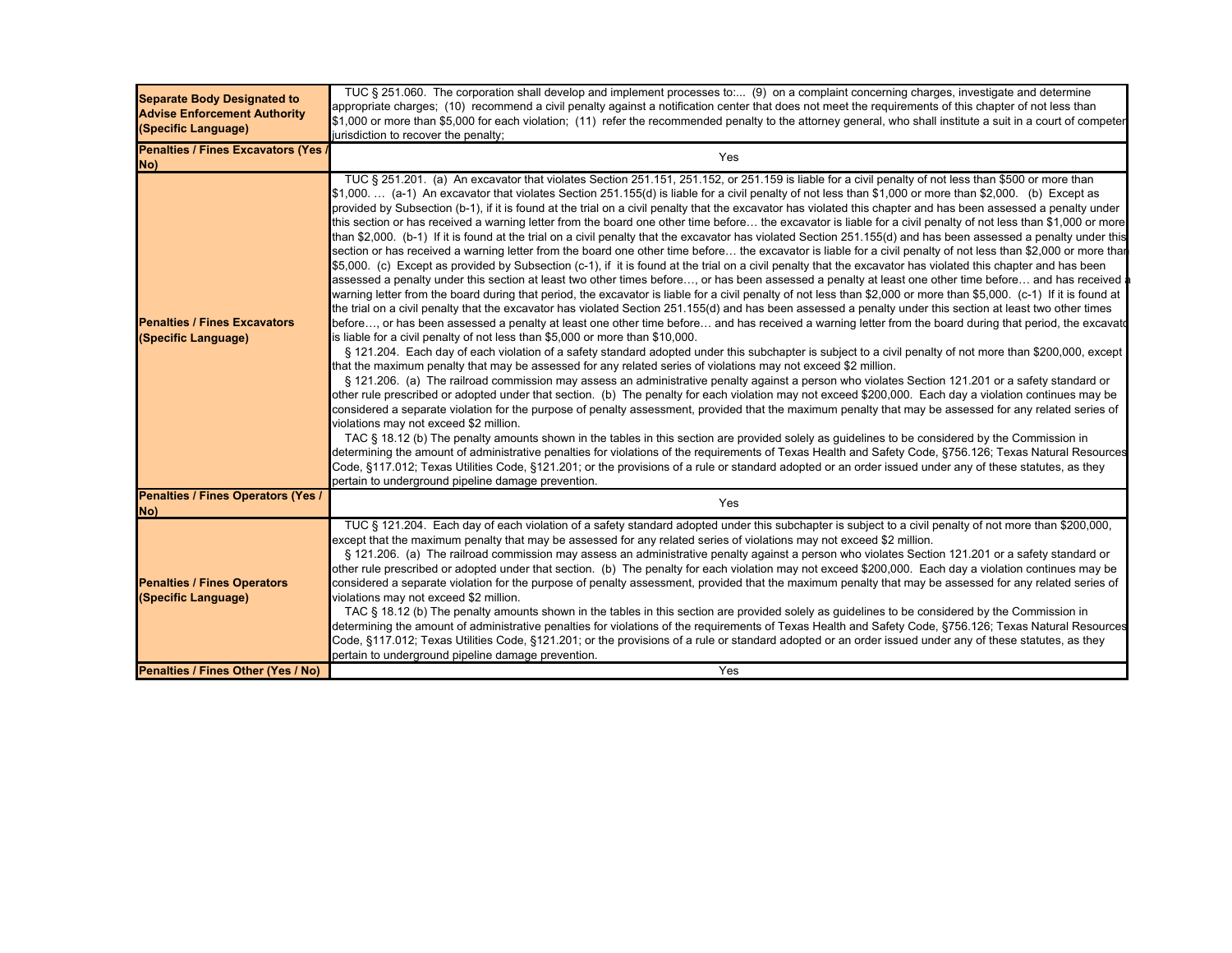| <b>Penalties / Fines Other (Specific</b><br>Language)                                                                                        | TUC § 121.204. Each day of each violation of a safety standard adopted under this subchapter is subject to a civil penalty of not more than \$200,000,<br>except that the maximum penalty that may be assessed for any related series of violations may not exceed \$2 million.<br>§ 121.206. (a) The railroad commission may assess an administrative penalty against a person who violates Section 121.201 or a safety standard or<br>other rule prescribed or adopted under that section. (b) The penalty for each violation may not exceed \$200,000. Each day a violation continues may be<br>considered a separate violation for the purpose of penalty assessment, provided that the maximum penalty that may be assessed for any related series of<br>violations may not exceed \$2 million.<br>§ 251.060. The corporation shall develop and implement processes to: (9) on a complaint concerning charges, investigate and determine appropriate<br>charges; (10) recommend a civil penalty against a notification center that does not meet the requirements of this chapter of not less than \$1,000 or more<br>than \$5,000 for each violation; (11) refer the recommended penalty to the attorney general, who shall institute a suit in a court of competent jurisdiction to<br>recover the penalty;<br>§ 251.203, (a) A person commits an offense if: (1) the person without authorization from the owner or operator of the facility intentionally removes,<br>damages, or conceals a marker or sign giving information about the location of a Class A underground facility; and (2) the marker or sign gives notice of the<br>penalty for intentional removal, damage, or concealment of the marker or sign. (b) An offense under this section is a Class B misdemeanor.<br>TAC § 18.12 (b) The penalty amounts shown in the tables in this section are provided solely as guidelines to be considered by the Commission in<br>determining the amount of administrative penalties for violations of the requirements of Texas Health and Safety Code, §756.126; Texas Natural Resources<br>Code, §117.012; Texas Utilities Code, §121.201; or the provisions of a rule or standard adopted or an order issued under any of these statutes, as they<br>pertain to underground pipeline damage prevention. |
|----------------------------------------------------------------------------------------------------------------------------------------------|----------------------------------------------------------------------------------------------------------------------------------------------------------------------------------------------------------------------------------------------------------------------------------------------------------------------------------------------------------------------------------------------------------------------------------------------------------------------------------------------------------------------------------------------------------------------------------------------------------------------------------------------------------------------------------------------------------------------------------------------------------------------------------------------------------------------------------------------------------------------------------------------------------------------------------------------------------------------------------------------------------------------------------------------------------------------------------------------------------------------------------------------------------------------------------------------------------------------------------------------------------------------------------------------------------------------------------------------------------------------------------------------------------------------------------------------------------------------------------------------------------------------------------------------------------------------------------------------------------------------------------------------------------------------------------------------------------------------------------------------------------------------------------------------------------------------------------------------------------------------------------------------------------------------------------------------------------------------------------------------------------------------------------------------------------------------------------------------------------------------------------------------------------------------------------------------------------------------------------------------------------------------------------------------------------------------------|
| <b>Enforcement Authority Identified</b>                                                                                                      | <b>Attorney General</b><br>$(TUC \S 251.060. (11))$<br>Attorney General or Criminal District Attorney<br>TUC § 251.060)<br>Texas Railroad Commission (TX RRC)<br>(TAC § 18.12 (b))                                                                                                                                                                                                                                                                                                                                                                                                                                                                                                                                                                                                                                                                                                                                                                                                                                                                                                                                                                                                                                                                                                                                                                                                                                                                                                                                                                                                                                                                                                                                                                                                                                                                                                                                                                                                                                                                                                                                                                                                                                                                                                                                         |
| Damage Investigation Required by<br><b>Enforcement Authority (Yes / No)</b>                                                                  | Yes for Intrastate pipelines, per TAC § 18.11. Otherwise, no.                                                                                                                                                                                                                                                                                                                                                                                                                                                                                                                                                                                                                                                                                                                                                                                                                                                                                                                                                                                                                                                                                                                                                                                                                                                                                                                                                                                                                                                                                                                                                                                                                                                                                                                                                                                                                                                                                                                                                                                                                                                                                                                                                                                                                                                              |
| <b>Mandatory Reporting of</b><br><b>Excavation Damage by All Utility</b><br><b>Owners to State Entity or</b><br><b>Department (Yes / No)</b> | Yes for Intrastate pipelines, per TAC § 18.11 (a). Otherwise, no.                                                                                                                                                                                                                                                                                                                                                                                                                                                                                                                                                                                                                                                                                                                                                                                                                                                                                                                                                                                                                                                                                                                                                                                                                                                                                                                                                                                                                                                                                                                                                                                                                                                                                                                                                                                                                                                                                                                                                                                                                                                                                                                                                                                                                                                          |
| <b>Mandatory Reporting of</b><br><b>Excavation Damage by</b><br><b>Excavators to State Entity or</b><br><b>Department (Yes / No)</b>         | Yes for Intrastate pipelines, per TAC § 18.11 (b). Otherwise, no.                                                                                                                                                                                                                                                                                                                                                                                                                                                                                                                                                                                                                                                                                                                                                                                                                                                                                                                                                                                                                                                                                                                                                                                                                                                                                                                                                                                                                                                                                                                                                                                                                                                                                                                                                                                                                                                                                                                                                                                                                                                                                                                                                                                                                                                          |
| <b>Mandatory Reporting of</b><br><b>Excavation Damage to State</b><br><b>Entity or Department - Gas Only</b><br>(Yes / No)                   | No                                                                                                                                                                                                                                                                                                                                                                                                                                                                                                                                                                                                                                                                                                                                                                                                                                                                                                                                                                                                                                                                                                                                                                                                                                                                                                                                                                                                                                                                                                                                                                                                                                                                                                                                                                                                                                                                                                                                                                                                                                                                                                                                                                                                                                                                                                                         |
|                                                                                                                                              | <b>Law and Regulation</b>                                                                                                                                                                                                                                                                                                                                                                                                                                                                                                                                                                                                                                                                                                                                                                                                                                                                                                                                                                                                                                                                                                                                                                                                                                                                                                                                                                                                                                                                                                                                                                                                                                                                                                                                                                                                                                                                                                                                                                                                                                                                                                                                                                                                                                                                                                  |
| Statute / Law (Name & Link)                                                                                                                  | Texas Utilities Code (TUC), Title 5, Chapter 251<br>(http://www.statutes.legis.state.tx.us/Docs/UT/htm/UT.251.htm)<br>Also see:<br>TUC, Title 3, Chapter 121, §121.201 (1):<br>(http://www.statutes.legis.state.tx.us/Docs/UT/htm/UT.121.htm)<br>Texas Health and Safety Code §756.126:<br>(http://www.statutes.legis.state.tx.us/Docs/HS/htm/HS.756.htm)<br>Texas Natural Resources Code §117.012:<br>(http://www.statutes.legis.state.tx.us/Docs/NR/htm/NR.117.htm)<br>Also see One-Call Center Website for Information on State Law.                                                                                                                                                                                                                                                                                                                                                                                                                                                                                                                                                                                                                                                                                                                                                                                                                                                                                                                                                                                                                                                                                                                                                                                                                                                                                                                                                                                                                                                                                                                                                                                                                                                                                                                                                                                    |
| Date of Last Revision to Statute /<br>Law                                                                                                    | TUC Chapter 251. Amended to be effective September 1, 2011. Acts 2011, 82nd Leg., R.S., Ch. 184, (S.B. 1217)<br>TAC Chapter 18. Amended to be effective April 25, 2017. 42 TexReg 2168.                                                                                                                                                                                                                                                                                                                                                                                                                                                                                                                                                                                                                                                                                                                                                                                                                                                                                                                                                                                                                                                                                                                                                                                                                                                                                                                                                                                                                                                                                                                                                                                                                                                                                                                                                                                                                                                                                                                                                                                                                                                                                                                                    |
| <b>Administrative Rules /</b><br><b>Regulations (Yes / No)</b>                                                                               | Yes, for intrastate underground pipelines; No, for other facilities.                                                                                                                                                                                                                                                                                                                                                                                                                                                                                                                                                                                                                                                                                                                                                                                                                                                                                                                                                                                                                                                                                                                                                                                                                                                                                                                                                                                                                                                                                                                                                                                                                                                                                                                                                                                                                                                                                                                                                                                                                                                                                                                                                                                                                                                       |